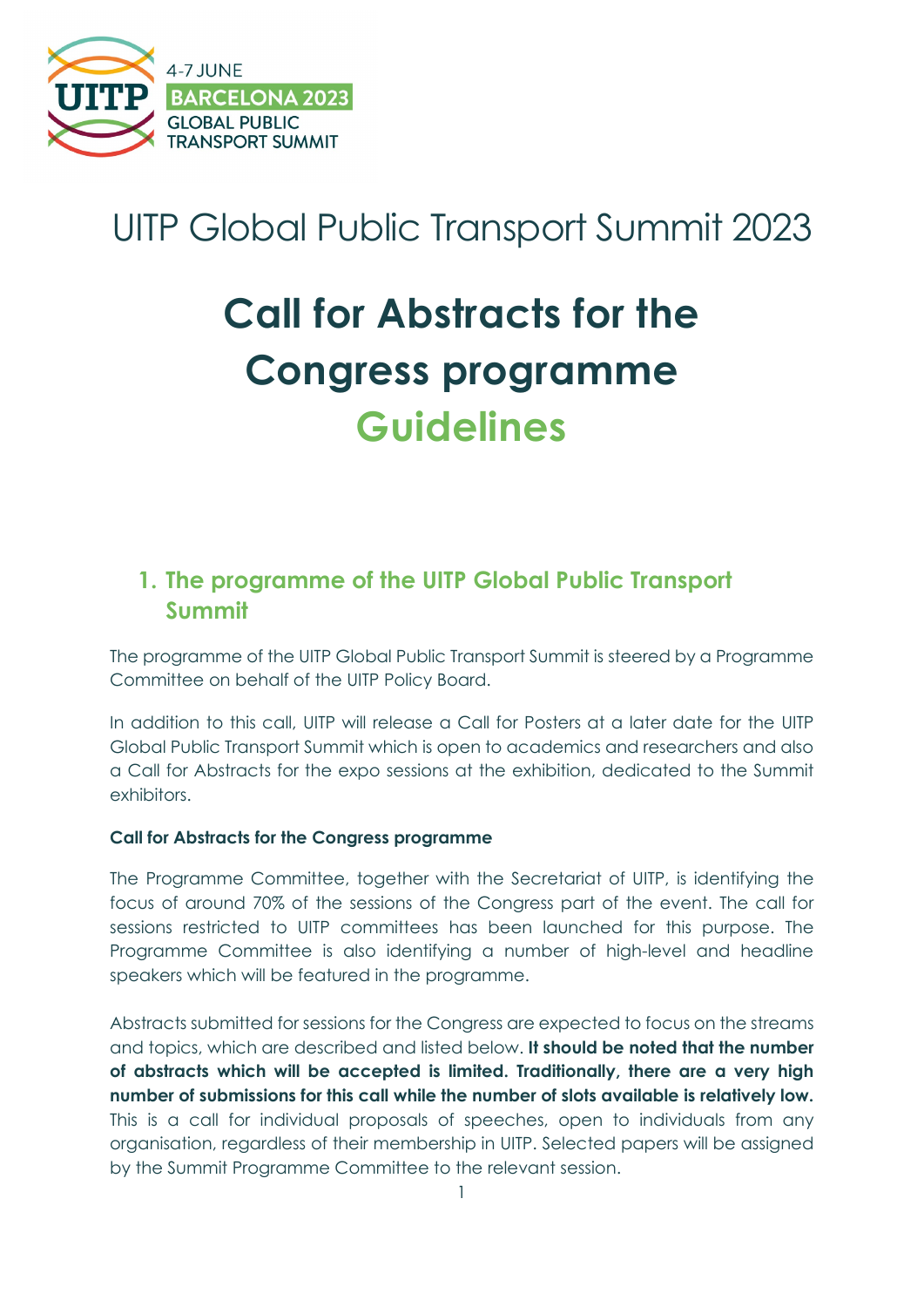## **2. Introduction to the theme 'Bright Light of the City'**

*'Bright Light of the City', the theme of the Global Public Transport Summit 2023*

The event programme will reflect the work programme and the theme **'Bright Light of the City'.**

*Barcelona is a city where light shines brightly through its rich Mediterranean culture, beautiful architecture, art, food and social activities.*

*One pivotal element which allows people to embrace the magic of this charming city is through its well-connected public transport system.*

*Public transport is the 'Bright light of the city'. It gives passengers the freedom to discover the city, to commute, meet friends & family, or navigate wherever you need to go. Public transport brings light to any city and energises the lives of all those who use it.* 

*It provides more than a necessary service; it brightens the urban landscape. It is simply the brightest decision you can make to move around the city.*

### **Topics for the Global Public Transport Summit 2023 programme**

Building upon this, the programme of the Summit will show how public transport interacts with the life of the city and is **fully part of the urban experience.** It will also **put the customer and its impact on people lives at the heart of the discussions.**

Both the impact of public transport on the city and customers will be addressed through the lenses of the main challenges faced by the sector at the moment. Abstracts are expected to address these two dimensions while considering the **new normal**, **digital transformation**, **decarbonization** and **resilience**.

The programme of the Summit will revolve around these six main topics.

#### **1. Public transport and urban life**

Public transport and urban mobility are critical components of the urban environment, local economies and city's life. **Public transport can transform urban life** and **steer the social and economic dynamic of cities** and territories. Transport investment has the ability to **unlock change in cities.**

To address future and ongoing challenges such as urbanisation and climate change, it is crucial for our sector to help optimise limited **urban space** with the goal of building **more liveable cities**. How do we do that? With **inclusive urban planning**, that **prioritises mass public transport** as the backbone of the city and complementing this with **active modes, on demand and shared services**.

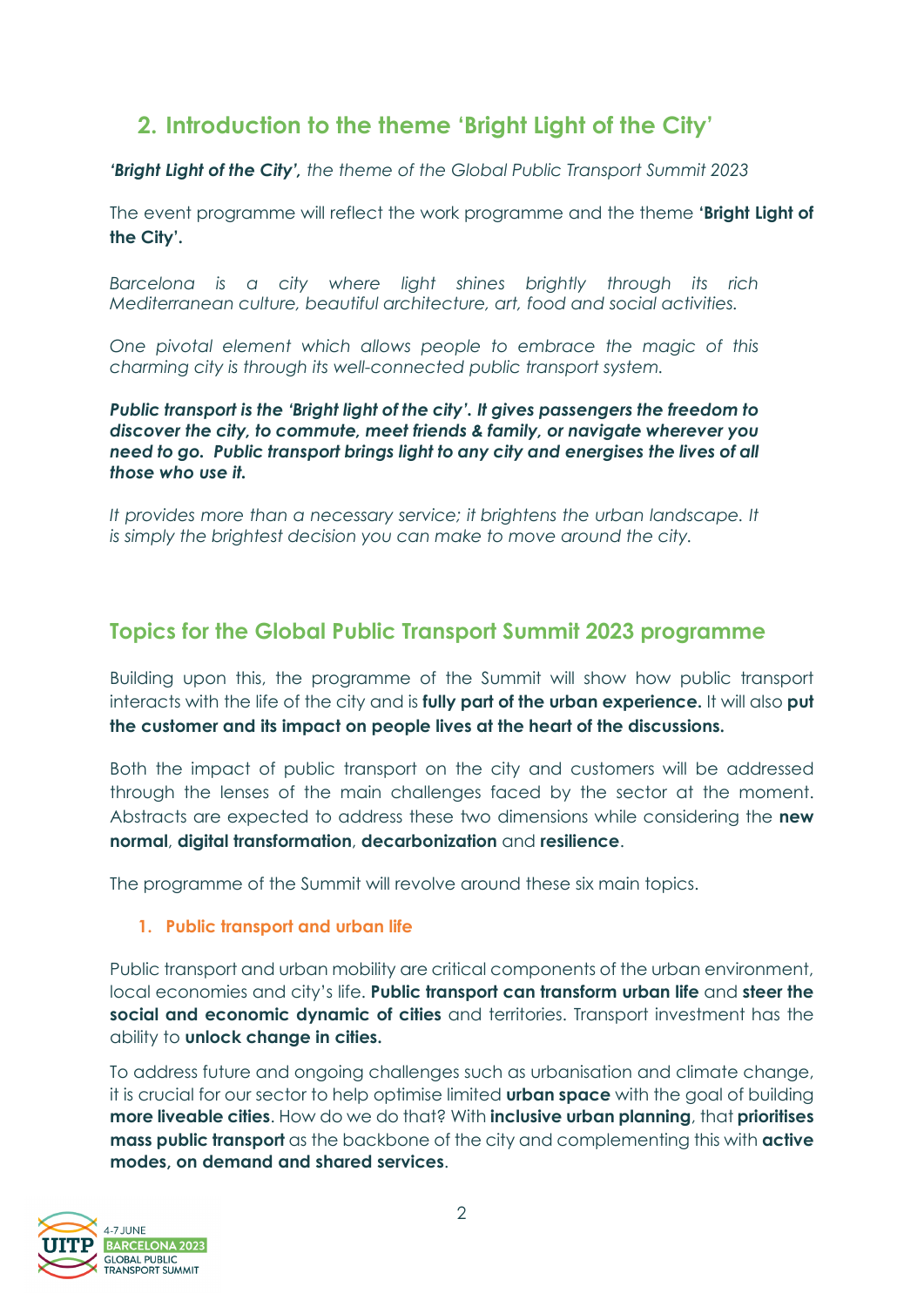Public and sustainable urban transport modes and planning can support and improve **social inclusion**.

- Transforming urban life with public transport, unlocking changes in cities with public transport, public transport projects and their urban environment
- Articulating urban transport policies to improve accessibility and equity for more inclusive, liveable & competitive cities
- Ensuring complementarity between public transport, walking and cycling, and shared and collective mobility in the urban fabric
- Automated mobility in the city
- Taxi and ride-hailing also keep cities moving
- Public transport lifestyle, active travel, and health
- Road safety
- Integrating the health benefits of public transport intervention
- Corporatisation of informal transport
- Stations and interchanges
- Suburban and regional mobility

#### **2. Renewing the public transport experience with a greater customer focus**

Public transport is **a service provided by people for people**: the happiness of both the **staff** and **customers** are essential to the success of our business in the long run. It is a priority for public transport to **accelerate its journey towards customer centricity** in all aspects of its business and to provide a **renewed public transport experience** which will support the recovery of the ridership following the pandemic

The way forward must systematically consider passengers both current and potential,at the center of initiatives. Delivering **people centred mobility** will highlight how public transport can **put people first** and impact their wellbeing positively in all respects.

- Inclusive mobility planning
- Prioritising health and safety
- Diversity in public transport, women in public transport
- Engaging with the connected customer
- (Restablishing trust
- Creative mobility & art in transit
- The ongoing challenge of delivering excellent customer experience (from travel information, ticketing and payment to in trip services and experience, etc.)

#### **3. Digital Transformation**

**Hyperconnectivity**, **big data**, **artificial intelligence** and the **internet of things** are accelerating the transformation of society and public transportation in particular. The

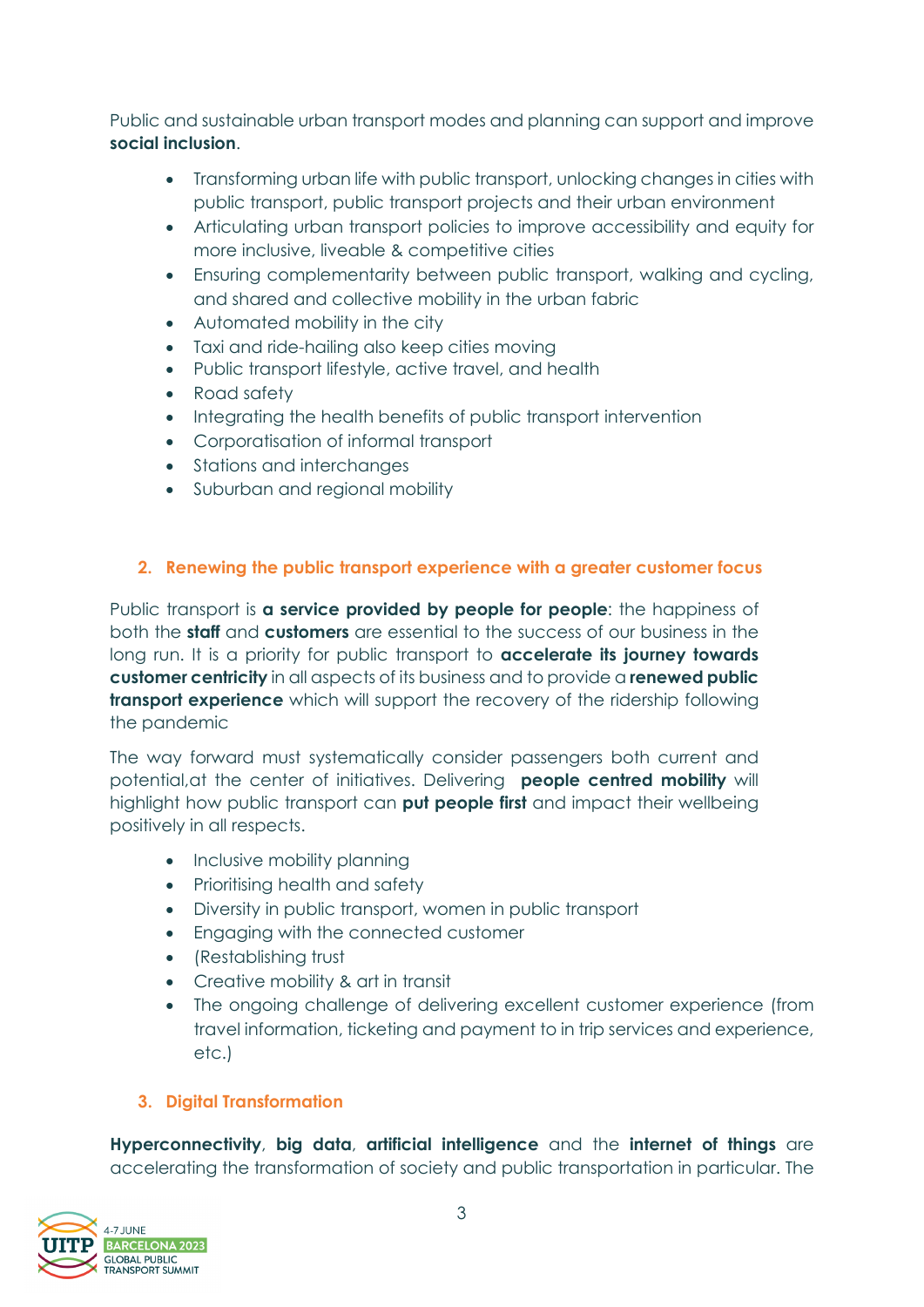digital transformation of the sector is ongoing and impacting all aspects of urban mobility and of the public transport business. It has an impact on **services** and the **redefinition of public transport**, **operations,** and the **workforce** for instance.

- Training the workforce of tomorrow
- Data and digital sovereignty
- Data collection and management
- Deploying connected and automated mobility, from urban and regional rail to road transport, and their related challenges
- Asset management and maintenance
- Intelligent energy management systems

#### **4. Decarbonisation and low emissions**

The programme is expected to highlight our sector's commitment to deliver urban mobility transport systems which dramatically reduce local and global emissions.

This requires continued effort to **decrease the emissions of public transport** operations at **the local and global level**. Thus delivering on **climate and health objectives.**

- Deployment of fleets of electric buses
- Reduce local air and noise emissions
- Vehicle propulsion and technology
- Urban transport systems management
- Communication and advocacy concerning Public Transport and the climate benefits
- The evolution of energy production and markets and the impact on public transport
- Decarbonising cities and their transport system
- Energy for clean public transport
- Green financing

#### **5. Resilient urban and public transport**

The COVID-19 pandemic has reinforced the need to build a resilient transport system. This means building – by design whenever possible, the ability to react, manage and adapt to external events.

External events such as pandemics, extreme weather, and other behaviours and attacks can threaten the integrity of networks and services.

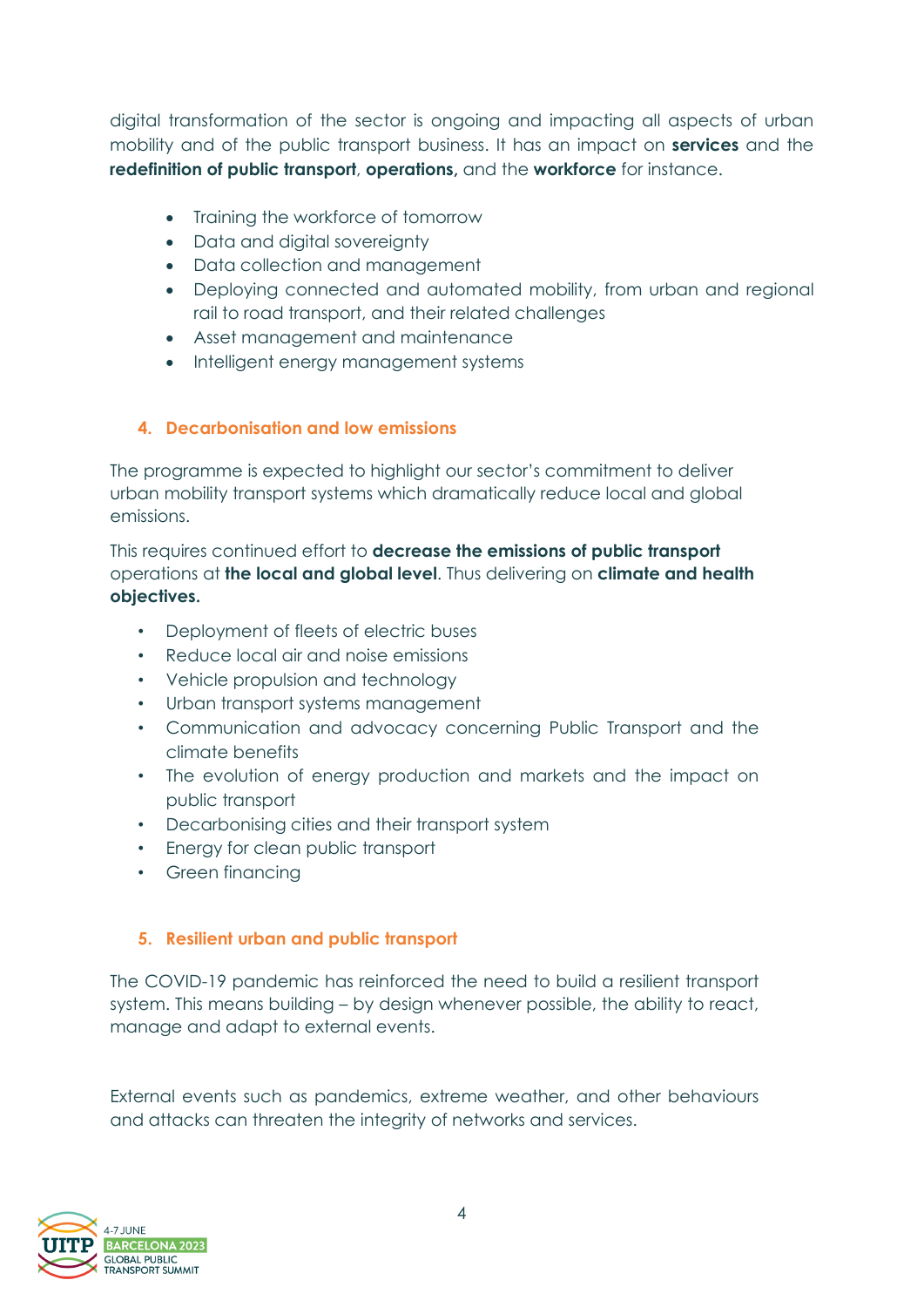- Creating a safe and secure mobility ecosystem, ready to face threats to its integrity from behaviours and attacks, monitoring threats and building security by design.
- Cybersecurity
- Adjusting and strengthening our services, making them more resilient, by developing more flexibility in our operations, exploiting the opportunity of a redefined public transport sector by implementing various sustainable urban transport mode.
- Greater resiliency of shared and collective mobility avoiding a systematic fall back on the private car.
- Building a healthy public and urban transport system. By showing the resilience, ofour sector which delivers on its objectives of supporting health and safe public transport
- Resilient governance models are required to enable the necessary agility of public transport
- Health and safety of workers and travelers
- How to manage future pandemics
- Building resilient cities

#### **6. New normal**

In a world where change and crisis must be continuously expected, mobility patterns are changing, and so is city life. Public transport has to adapt and create a framework for this so called New Normal situation.

How can we restructure **business models**, or improve **financial sustainability** to ensure the mobility services we offer are sustainable and for life? The sessions under this stream will explore how to tackle this challenge.

- Rebuilding transport finances after COVID-19: the evolution of funding and investment strategies, public private partnerships, managing risks
- Changing cost structures and their impact
- Complementary revenue sources for public transport
- The evolution of contracts and governance (role of authorities, risks, business models, tender processes, etc.)
- Fare policies
- Supporting the financial resiliency of the sector in a New Normal.
- Managing the demand for mobility, addressing the challenge of peak hours and planning for the changing pace of cities
- Restoring trust and getting back our customers.
- The management and legacy of the COVID-19 pandemics on our sector New challenges to secure skills and workforce for public transport

Through these topics, the programme of the event is expected to reflect activities which are developed by UITP and its members in the framework of the Integrated Global Work Programme *[Mobility for Life.](https://www.uitp.org/campaigns/mobility-for-life/)* 

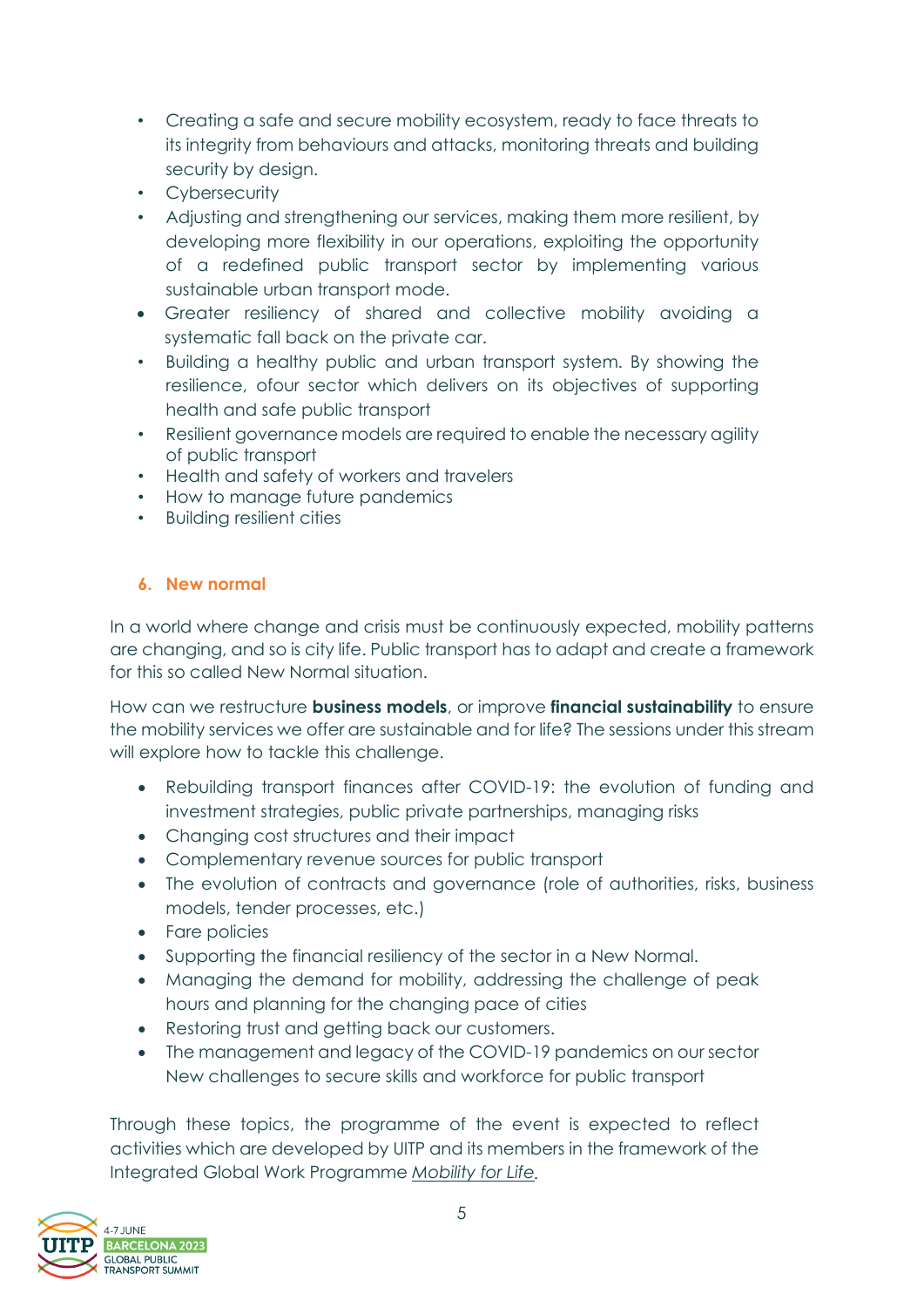## **3. Rules for submissions**

Applications for abstracts must comply with the following rules:

- 1. Applicants are requested to submit their applications online via the dedicated website [\(www.uitpsummit.org\)](http://www.uitpsummit.org/). Applications made through other channels will not be evaluated.
- 2. If papers have more than one author, only one of them can benefit from the preferential conditions granted to speakers to attend the Summit.
- 3. Individuals are allowed to submit only one application to the call for abstracts.
- 4. A selected speaker is not allowed to designate a substitute in case he/she is not available. It is up to the Programme Committee or UITP Secretariat to make such a decision if relevant.
- 5. All documents are to be submitted in English only.
- 6. UITP does not cover travel and accommodation costs but speakers will enjoy a premium registration fee policy: free-of-charge registration for the speakers attending the UITP Global Public Transport Summit for the day of their presentation only; a reduced registration fee applies in other cases.
- 7. Selected speakers must commit to promoting the Summit using the communication tools provided by the UITP Secretariat.
- 8. UITP has the exclusive copyright of all selected applications (abstracts and full presentations).
- 9. Speakers must be aware that the Summit Programme Committee reserves the right to cancel their participation if they do not comply with the speakers' guidelines which they will receive once they are selected.

#### **Consideration for the evaluation of applications**

The programme to be defined by the Programme Committee will combine sessions and papers in a way to reach the expected quality and range to cover the priority topics of the call.

When evaluating applications, the Programme Committee will pay particular attention to the following aspects:

1. The Summit audience is made primarily up of transport professionals, policy officials and decision makers involved in urban and public transport. Preference